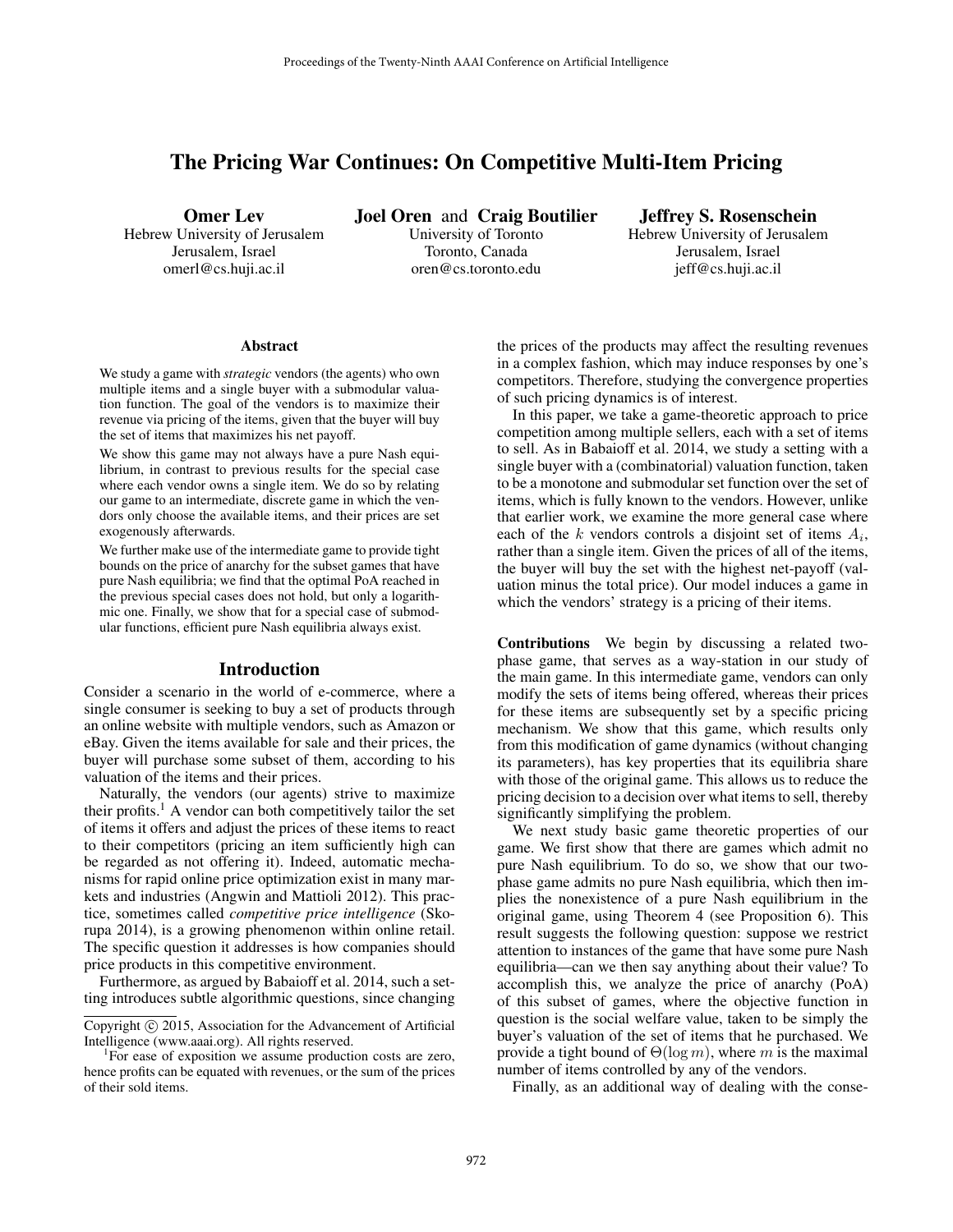quences of Proposition 6, we investigate a special class of valuation functions, which we call *category-substitutable*, that, informally, partition products into "equivalence classes" or categories, such that only a single item will be chosen within a specific category, while different categories do not influence one another. We show not only that *efficient* pure Nash equilibria always exist given such buyer valuations, but provide a precise characterization of this equilibria.

## Previous Work

Multi-item pricing has been a significant topic of research for many years (Hart and Nisan 2012; Hart and Reny 2012), including analyses of the price of anarchy (see Christodoulou et al. 2008 and follow-up papers). The work of Babaioff et al. 2014 is the most directly related to the model developed here; the game that they study is a special case of our game, in which each vendor sells only a single item. They show that for a buyer with a general valuation function, pure Nash equilibria may not exist, and they prove several properties of the equilibria for games where one does. Furthermore, for *submodular* valuation functions (the focus of our paper), they show not only that pure Nash equilibria always exist, but also that they are unique (they give a closed-form characterization of the prices of the items that are sold) and efficient—i.e., have a *price of anarchy (PoA)* of one. In contrast to their setting, we show in our more general case there exist games with no pure Nash equilibria. In cases where they exist, we provide a characterization similar to theirs, though in our more general case, PoA is significantly higher.

Non-competitive (i.e., single-vendor) optimal-pricing problems have been studied in the theoretical computer science community. (Guruswami et al. 2005) study a number of settings with *multiple* buyers possessing various valuation functions. They show that even with unit-demand buyers and an unlimited supply of each item, selecting the optimal price vector is APX-hard; they then provide a logarithmic approximation algorithm for the same case. It should be noted that Babaioff et al. 2014 also provide a  $\log n$  approximation algorithm for the case of a single vendor, and for that of a single buyer with a submodular valuation function.

In a recent paper, Oren et al. 2014 analyze a model in which fixed prices are given exogenously, and there are multiple unit-demand buyers. As above, their model assumes an unlimited supply of each item. The strategies of the vendors are which sets of items to sell. Having the vendor make decisions only about the set of items to sell has traditionally been studied in the field of operation research. In particular, *assortment optimization* (Schön 2010) deals with optimizing a seller's "assortment" (e.g., his catalog, or shelf), under various circumstances. Although our game does not fall directly into this category, we do define a discrete game in which the vendors' decisions are similar to those in assortment optimization (although the pricing procedure differs).

## Preliminaries — The Vendor Competition (VC) Game

We consider the following setting: there is a set of  $k$  vendors, with a corresponding vector of pairwise-disjoint sets of items  $\mathbf{A} = (A_1, \dots, A_k)$ , such that  $|A_i| = n_i$ , and  $n = \sum_{i=1}^{k} n_i$ . We let  $A^* = \bigcup_{i=1}^{k} A_i$ .

A *strategy profile* of the vendors is a price vector  $\mathbf{p} \in \mathbb{R}_+^n$ , where  $p(a)$  denotes the price of item a according to p. For a set  $S \subseteq A^*$ , we let  $p(S) = \sum_{a \in S} p(a)$ . For a vendor  $i \in$ [k], we let  $p_i \in \mathbb{R}_+^{n_i}$  denote vendor i's price vector for the items in  $A_i$ , and as before, for an item  $a \in A_i$ ,  $p_i(a)$  denotes vendor  $i$ 's price for item  $a$  according to  $p_i$ . For convenience, we will let p<sup>−</sup><sup>i</sup> denote the price vector corresponding to the items not in  $A_i$  (of all other vendors).

The buyer's valuation function We assume there is a single buyer with a valuation function  $v: 2^{A^*} \to \mathbb{R}_+$ ; i.e., the function  $v(\cdot)$  assigns a non-negative value to every *bundle* (or subset) of items. We let  $m_a(S) = v(S \cup \{a\}) - v(S)$ , where  $S \subseteq A^*$ , denote the *marginal contribution* of item *a* to the set S. Following (Babaioff, Nisan, and Leme 2014), we assume that  $v(\cdot)$  is *non-decreasing*: for  $S \subseteq T \subseteq A^*$ ,  $v(S) \le v(T)$  (implying that  $v(\cdot)$  is maximized at  $A^*$ ). Furthermore, we assume that the valuation function is *submodular*: for  $S \subseteq T \subseteq A^*$  and  $a \in A^* \setminus T$ , we have that  $m_a(S) \geq m_a(T)$ . Both of these assumptions are central in the model proposed by Babaioff et al. (2014) (although additional discussion and results are provided for non-submodular functions). Note that  $v(\cdot)$  is said to be submodular if the following, equivalent property holds:

$$
v(S) + v(T) \ge v(S \cup T) + v(S \cap T), \quad \text{for all } S \subseteq T \subseteq A^*.
$$

Finally, slightly abusing notation, let the valuation be defined over vectors of item sets as follows: for  $S^* \subseteq A^*$ , define  $\mathbf{S} = (S_1, \dots, S_k)$  where  $S_i = S^* \cap A_i$ , for  $i = 1, \dots, k$ . Then  $v(S) = v(S^*)$ . We adapt the rest of our function definitions in an analogous fashion.

The buyer is assumed to have a *quasi-linear* utility function: given a vector of prices  $\mathbf{p} \in \mathbb{R}_+^n$ , the buyer's utility for a bundle  $S \subseteq A^*$  is  $u_b(S, \mathbf{p}) = v_b(S) - \sum_{a \in S} p(a)$ . The *demand correspondence* of the buyer is the family of sets that maximizes his utility:

$$
D(v; \mathbf{p}) = \{ S \subseteq A^* : u_b(S) \ge u_b(S'), \forall S' \subseteq A^* \}.
$$

The buyer's *decision function*  $X(v; \mathbf{p}) \subseteq 2^{A^*}$  must satisfy  $X(v; \mathbf{p}) \in D(v; \mathbf{p})$ . That is, given the price vector p, the buyer buys the bundle  $X(v; \mathbf{p})$ . The buyer's decision is said to be *maximal* (or simply, the buyer is maximal), if there does not exist a set  $\tilde{X} \in D(v; \mathbf{p})$  such that  $X(v; \mathbf{p}) \subsetneq \tilde{X}$ . Babaioff et al. showed that this property is critical to ensure the existence of pure Nash equilibria in their setting. In our work, we will explicitly state where this is required.

**Vendor payoffs** Given the buyer's decision function  $X$ , and a (fixed) price vector  $\mathbf{p} = (p_i, \mathbf{p}_{-i})$ , vendor *i*'s utility is  $u_i^X(\mathbf{p}) = \sum_{a \in X(v;\mathbf{p}) \cap A_i} p(a)$ . If the vendors select mixed strategies, then a vendor's utility is defined to be his *expected* utility. Vendor j's *best response* to the other agents' mixed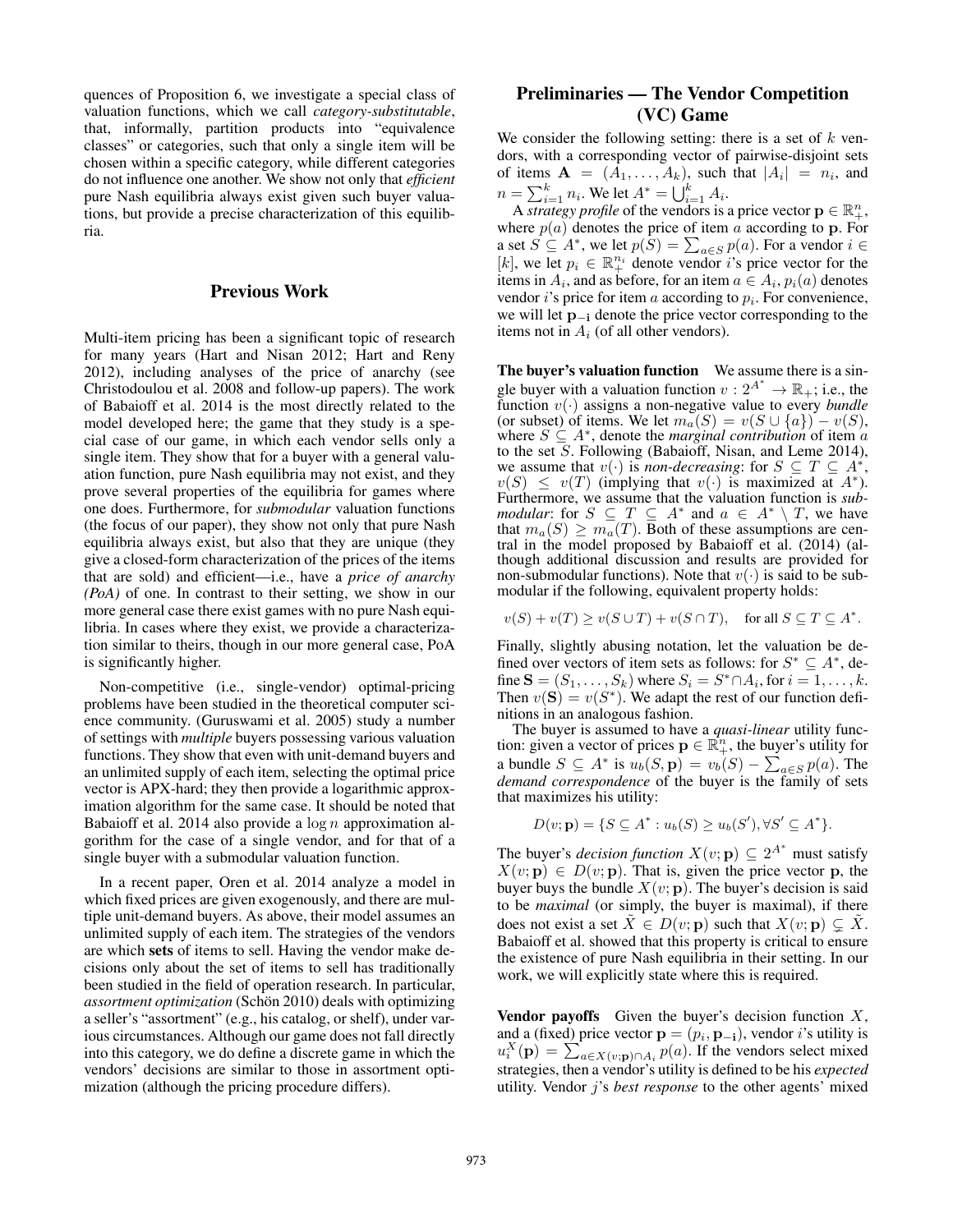strategies is a distribution over prices for  $A_i$  that maximizes his expected utility.

This setup defines a game, parameterized by the vector A and the valuation function  $v$ , in which each of the vendors prices his items to maximize his utility. We will refer to such a game as a *vendor competition game*, or simply a *VC game*.

When discussing our special case, we will also use the following theorem, which was proved by Babaioff et al.:

Theorem 1 ((Babaioff, Nisan, and Leme 2014)). *Consider the case where each vendor owns a single item, that is*  $A_i =$  ${a_i}$ *, for*  $i = 1, \ldots, k$  (and  $n_i = 1$ ). Then if the buyer's *valuation function* v(·) *is non-decreasing and submodular,* then there exists a pure Nash equilibrium,  $\mathbf{p} \in \mathbb{R}_+^k$ , of the following form: for every vendor  $i$ , such that  $m_{a_i}(A^*\backslash a_i) > 0$  $(0, p(a_i) = m_{a_i}(A^* \setminus a_i)$ *, and*  $a_i \in X(v; \mathbf{p})$ *. Also, the payoff of each vendor*  $i$  *is precisely*  $m_{a_i}(A^*\setminus a_i)$ *.* 

**The objective function** Given a VC game  $G = (v, S)$  and pricing vector  $\mathbf{p} \in \mathbb{R}_+^n$ , we use the standard definition of social welfare, namely, the total payoff of all the parties in the game, including the (non-strategic) buyer. Notice that by this definition, social welfare is simply the valuation of the set bought by the buyer,  $v(X(v; \mathbf{p}))$ , since all payments are simply transferred from the buyer to the vendors. Let  $f(\mathbf{p})$ denote the social welfare resulting from a price vector p.

#### A Related Discrete Game

The game in its current formulation may seem somewhat hard to reason about, due to large (continuous) strategy spaces.<sup>2</sup> To simplify our analysis, we use the following discrete game, which can be thought of as imposing a specific pricing mechanism given vendors' selection of items.

Definition 2 (The price-moderated VC game). *Given a buyer valuation function over the vendors' items, consider the following two-round process:*

- *1.* Each vendor  $i \in [k]$  commits to offering a subset of  $S_i$  ⊆ A<sup>i</sup> *of items; this is its (discrete) strategy;*
- *2. Given strategy vector*  $S = (S_1, \ldots, S_k)$ *, item prices are set to their marginal values. I.e., if we set*  $S^* = \bigcup_{i=1}^k S_i$ , *then for each*  $a \in S^*$ , the mechanism will set  $\tilde{p}(a) =$  $m_a(S^*\setminus\{a\})$ . For each item  $a'\notin S^*$  the mechanism sets  $\tilde{p}(a^{\prime}) = v(A^*) + 1$ . Let  $\tilde{p}$  be the resulting price vector.

*The consumer then buys the set*  $X(v; \tilde{p})$ *, as before. We call the resulting game a* price-moderated vendor competition *game, or more succinctly, a* PMVC *game.*

By analogy to our definitions for the original game, let  $X'(v; S)$  denote the set of items sold, given the strategy profile  $S$ ; i.e, given the price vector  $\tilde{p}$  imposed by the pricing mechanism in the second round,  $\overline{X'(v;S)} = \overline{X(v; \tilde{p})}$ . Similarly, define a vendor's utility to be  $u'_i(S_i, \mathbf{S_{-i}})$ , for  $i \in [k]$ .

Note that the specified pricing  $(v(A^* + 1))$  of items not offered (i.e., not in  $S^*$ ) ensures that the consumer will never buy them (i.e.,  $X(v; \tilde{\mathbf{p}}) \subseteq S^*$ ). Further observe that the set

of price vectors  $\tilde{p}$  that correspond to the discrete strategy profiles S in the PMVC game is a strict subset of the strategy space in the original VC game. We justify our use of this game in our analysis by establishing the relationship between the original VC game and the proposed PMVC game, using a number of straightforward results.

Assumption For ease of exposition, we assume that the buyer is maximal. As we shall see, this implies that  $X'(v; S) = X(v; p)$ . However, we can adapt the pricing mechanism by judiciously setting the prices to be slightly below the marginal contributions to ensure maximality (we leave the details of such a modification to an expanded version of the paper).

We now describe an important relationship between the VC and PMVC games that simplifies our subsequent analysis by relating our original model to a simpler discrete game:

Proposition 3. *For every strategy profile* p *in the VC game and valuation* v*, there is a strategy profile* S *in the PMVC* game such that  $X'(v; S) = X(v; p)$ , and  $u'_{i}(S_{i}, S_{-i}) \ge$  $u_i(p_i, \mathbf{p_{-i}})$  *for each vendor i.* 

*Proof.* Let p be a strategy profile in the VC game, and let  $\hat{T} = X(v; \mathbf{p})$ . Consider the strategy profile S where  $S_i = X(v; \mathbf{p}) \cap A_i$ , for  $i = 1, \dots, k$ , and let  $\mathbf{\tilde{p}}$  be the resulting price vector imposed by the pricing mechanism. Furthermore, we let  $\tilde{T} = X'(v; S)$ . We begin by showing that  $T = \tilde{T}$ . First, notice that, as for all  $a \notin T$ ,  $\tilde{p}(a) = v(A^*) + 1$ , and hence item a is not sold, and  $\overline{T} \subseteq T$ . Next, suppose for the sake of contradiction that  $T \subsetneq T$ , and let  $a \in T \setminus T$ . By the submodularity of the function  $v(\cdot)$ , we have that  $m_a(T) \geq m_a(T) \geq 0$ . This implies that

$$
u_b(\tilde{T} \cup a, \tilde{\mathbf{p}}) = v(\tilde{T} \cup a) - \sum_{a' \in \tilde{T}} \tilde{p}(a') - m_a(T \setminus a)
$$
  
 
$$
\geq v(\tilde{T} \cup a) - \sum_{a' \in \tilde{T}} \tilde{p}(a') - m_a(\tilde{T}) = u_b(\tilde{T}, \tilde{\mathbf{p}}).
$$

By maximality, the buyer would rather buy item  $\alpha$  as well, resulting in a contradiction.

We now claim that  $u'_i(S_i, \mathbf{S}_{-i}) \geq u_i(p_i, \mathbf{p}_{-i})$ . This follows from the fact that marginal contributions are the maximal prices at which the buyer still buys  $X'(v; \tilde{\mathbf{p}})$ . That is, any increase in the price would result in the buyer not buying the product:

$$
u_b(\tilde{T}, \tilde{\mathbf{p}}) = v(\tilde{T}) - \sum_{a' \in \tilde{T} \setminus a} \tilde{p}(a') - m_a(T \setminus a)
$$

$$
= v(\tilde{T} \setminus a) - \sum_{a' \in \tilde{T} \setminus a} \tilde{p}(a') = u_b(\tilde{T} \setminus a, \tilde{\mathbf{p}})
$$

 $\Box$ 

Similarly to the previous proposition, which offered a mapping of strategy profiles in a way that does not cause the vendor's utilities to deteriorate, we now show that the same mapping also preserves Nash equilibria in cases where such equilibria exist. We note that the following result uses similar arguments to those given by Babaioff et al. for proving a related characterization of pure Nash equilibria.

 $2$ In particular, the game is clearly not normal form. Hence, we cannot directly apply Nash's theorem about existence of a mixed equilibrium. We defer treatment of such equilibria to future study.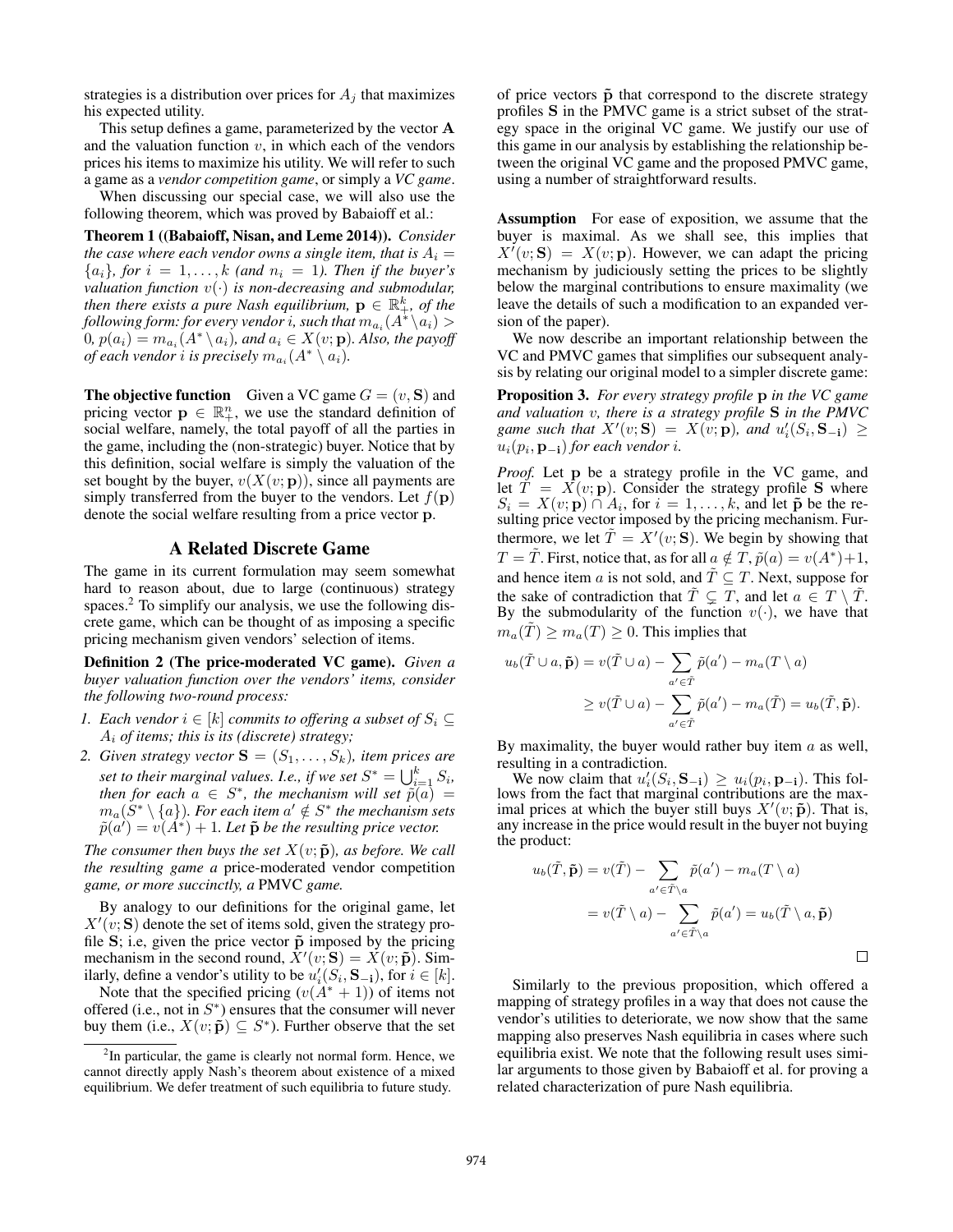Theorem 4. *For every pure Nash equilibrium* p *of a VC game there is a pure Nash equilibrium*  $S = (S_1, \ldots, S_k)$  *in the corresponding PMVC game, such that: (1)*  $X'(v; S) =$  $X(v; \mathbf{p})$ *; and (2) for all*  $a \in X(v; \mathbf{p})$ *,*  $\tilde{p}(a) = p(a)$ *, where*  $\tilde{\mathbf{p}}$ *is the induced price vector for* S*.*

*Proof.* For convenience, let  $B = X(v; \mathbf{p})$ . As before, we let the strategy profile in the corresponding PMVC game be  $\mathbf{S} = (S_1, \dots, S_k)$ , where  $S_i = B \cap A_i$ , for  $i = 1, \dots, k$ .

We begin by proving part (2) of the theorem. Suppose that there is an item  $a \in B$  such that  $p(a) \neq m_a(B \setminus a)$ . If  $p(a) > m_a(B) = v(B)-v(B\setminus a)$ , then  $v(B\setminus a)-p(B\setminus a)$  $v(B)-p(B)$ , implying that the buyer would not buy item a, contradicting our assumption that  $a \in B$ .

Assume now that  $p(a) < m_a(B)$ . Letting p' denote the vector resulting by replacing  $p(a)$  in p with  $m_a(B \setminus a)$ , we clearly have that  $u_b(\hat{B}, \mathbf{p}') = u_b(B \setminus a, \mathbf{p}')$ . We now prove the following claim:

**Claim 5.** 
$$
u_b(B \setminus a, \mathbf{p}') \ge u_b(T, \mathbf{p}')
$$
, for all  $T \subseteq B \setminus a$ .

(Proof omitted due to space constraints.)

Therefore, the vendor who owns  $a$  can increase his payoff by setting the price of item a to any value between  $p(a)$  and  $m_a(B)$ , contradicting the equilibrium state.

What is left to prove is that  $S$  is a Nash equilibrium in the PMVC game. Note that we can assume w.l.o.g. that the price of all products which are not sold is  $v(A^*) + 1$ , as they remain unsold and continue to contribute nothing to the buyer or seller. Now, suppose S is not a Nash equilibrium, and that there is a player  $i$ , which can benefit from changing his set of sold items from  $S_i$  to  $S'_i$ , which would result in a different vector of induced prices  $\tilde{\mathbf{p}}' = (\tilde{p}'_i, \tilde{\mathbf{p}}'_{-i})$ . We now argue that vendor i can make an identical improvement in his revenue by changing his price vector from  $p_i$  to  $\tilde{p}'_i$ , contradicting  $p$  being a Nash equilibrium. For convenience, we let  $B' = (B \setminus S_i) \cup S'_i$ , and  $B'' = X(v; \tilde{p}'_i, \mathbf{p}_{-i})$ .

To show this, first notice that no other vendor would sell any previously unsold items as a result; that is,  $X(v; \tilde{p}'_i, \mathbf{p}_{-i}) \setminus A_i \subseteq X(v; p_i, \mathbf{p}_{-i}) \setminus A_i$  (since prices of items in  $(A^* \setminus A_i) \cap X(v; p_i, \mathbf{p}_{-i})$  are still  $v(A^*) + 1$ ). So  $B'' = \hat{X}(v; \hat{p}'_i, \mathbf{p}_{-i}) \subseteq \hat{X}'(v; S'_i, \mathbf{S}'_{-i}) = \hat{B}'$ . Thanks to submodularity, we have that for every  $a \in S'_i$ ,  $m_a(B')$  $m_a(B'')$ . Arguments similar to the ones given above (on  $p(a) = m_a(B)$  imply that player i would sell all the items in  $S_i'$ , and as the prices are unchanged from the PMVC game, will make the same profit as in the PMVC game. As this increases the player's profit in the PMVC game, it would increase its profit in the VC game as well, in contradiction to p being a Nash equilibrium. П

**Discussion** Note that we have not shown an exact equivalence between the two games: the set of Nash equilibria in the VC game is a subset of the equilibria in the PMVC game. However, Proposition 3 and Theorem 4 allow us to reason about our original game to a considerable extent.

In contrast to the original model of Babaioff et al. in which  $n_i = 1$  for all  $i = 1, \ldots, k$ , we can show that in our more general game, there may not always be a pure Nash equilibrium. In order to do so, we provide an example of a VC game

in the next section with two vendors who each control two items. We show that this game does not admit any pure Nash equilibrium by relating to its corresponding PMVC game, using Theorem 4. Moreover, if we restrict ourselves to VC games that do admit pure Nash equilibria, we can provide quantitative bounds on their quality. Specifically, when restricting ourselves to VC games that have pure Nash equilibria, we provide a lower bound on the price of stability of the PMVC game by analyzing an instance of the game. As the optimal objective value (the valuation of the set that is bought by the buyer) is always  $v(A^*)$ , Theorem 4 immediately implies that the same lower bound applies to the VC game. To complement lower bound, we provide an upper bound for the price of anarchy, also ensuring tightness of bounds.

### Equilibrium Analysis

Previously we outlined several properties of the discrete PMVC game. We now describe how the PMVC game can serve as a surrogate to help analyze the stability of the VC game, and its quality of equilibria when they exist.

#### Existence of pure Nash equilibria

We begin by showing that, as opposed to the special case where each vendor owns a single item, some instances of our game may not actually admit pure Nash equilibria.

Proposition 6. *There exists an instance of the VC game with two vendors, where*  $n_1 = n_2 = 2$ *, that does not admit a pure Nash equilibrium.*

*Proof.* Let  $A_1 = \{a, b\}$  and  $A_2 = \{c, d\}$ . We define the buyer's valuation function  $v$  according to Table 1 (the value in each cell is the valuation of the union of the sets given at the head of the entry's row and column).

|         | Ø        | ${c}$ | $\{d\}$ | ${c,d}$ |
|---------|----------|-------|---------|---------|
| Ø       | $\Omega$ | 2.8   | 2.7     | 4.1     |
| ${a}$   | 3.2      | 5.4   | 5.3     | 6.5     |
| ${b}$   | 2.5      | 5.3   | 5.2     | 6.6     |
| ${a,b}$ | 4.4      | 6.6   | 6.5     | 7.6     |

Table 1: The buyer's valuation function

It is easy to verify that  $v$  is (strictly) non-decreasing and submodular. Now, consider the PMVC game with the same item sets and valuation function  $v$ . For each strategy profile  $(S_1, S_2)$ , the mechanism prices items according to their marginal contributions (Definition 2). Therefore, vendor payoffs are the sum of the prices of their offered items. The vendors' payoffs for each strategy profile are easily calculable from the table (omitted due to space constraints), and it is evident from them that there is no pure Nash equilibrium in the PMVC game. Theorem 4 then implies our proposition.  $\Box$ 

#### How bad can equilibria be?

Given the negative nature of Proposition 6, we now restrict attention to the subclass of VC games that *do* admit pure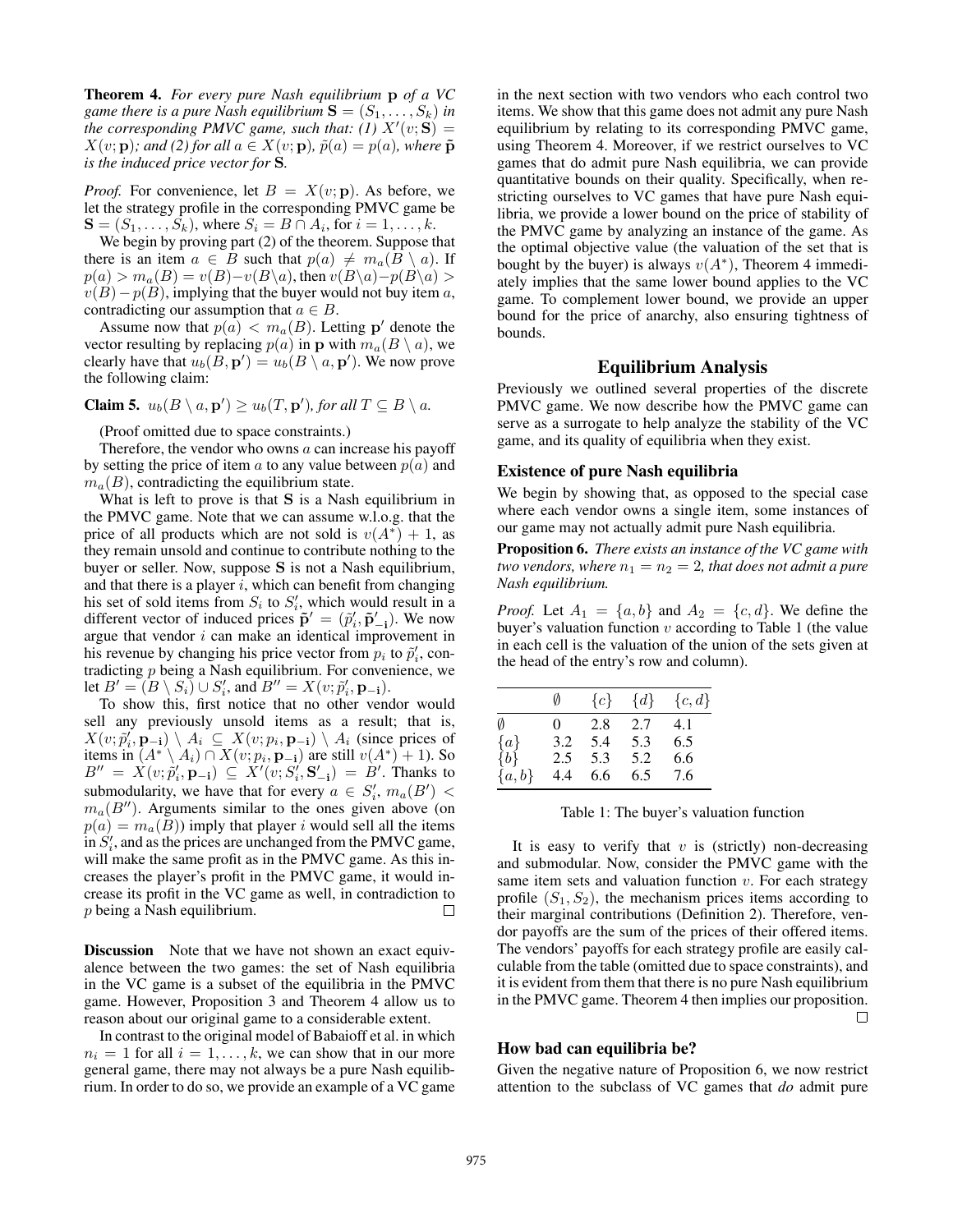Nash equilibria, and ask whether reasonable guarantees on social welfare in such equilibria can be derived

More formally, let  $\mathcal{G} = \{G = (v, (A_1, \ldots, A_k))$  : ∃ a pure Nash equilibrium in G} be the set of VC games which admit a pure Nash equilibrium. Define the *price of anarchy (PoA)* as follows:

$$
PoAg = \max_{G \in \mathcal{G}} \frac{\max_{\mathbf{p}^*} f(\mathbf{p}^*)}{\min_{\mathbf{p} : \mathbf{p} \text{ is a pure Nash equilibrium}} f(\mathbf{p})}
$$

PoA is a commonly used worst-case measure of the efficiency of the equilibria, and in our case reflects the efficiency loss in  $G$  resulting from the introduction of strategic pricing, as opposed to using a "centrally coordinated" pricing policy.

**Theorem 7.** Define the set of VC games  $\mathcal{G}_m$ , such that  $G \in \mathcal{G}_m$  *iff (1)* G has a pure Nash equilibrium, and (2)  $max_{i=1}^k |A_i| = m$ . Then the PoA of  $\mathcal{G}_m$  is at most  $H_m + 1$ , *where*  $H_m$  *is the* m'th harmonic number.

*Proof.* Consider a game  $G = (v, \mathbf{A} = (A_1, \dots, A_k))$  in  $\mathcal{G}_m$ . It is enough to provide a lower bound on the minimal social welfare of a pure Nash equilibrium in the corresponding PMVC game: by Theorem 4, this will establish a lower bound on the social welfare of a pure Nash equilibrium in G as well. So let  $S = (S_1, \ldots, S_k)$  be a pure Nash equilibrium of the PMVC game. As  $v(\cdot)$  is non-decreasing, we can assume w.l.o.g. that  $|S_i| = \{a_i\}$ , for some  $a_i \in A_i$ .

Again by the assumption that  $v(\cdot)$  is non-decreasing, we know that optimal social welfare is obtained when all of  $A^*$ is sold, so it is enough to upper bound  $v(A)$  in terms of  $v(S)$ .

We now show the following straightforward bound on the social welfare resulting from switching from  $S_i$  to  $A_i$ :

**Lemma 8.**  $v(A_i, \mathbf{S_{-i}}) \leq v(\emptyset, \mathbf{S_{-i}}) + H_{n_i}(v(S_i, \mathbf{S_{-i}})$  $v(\emptyset, \mathbf{S}_{-i})$ *), for all*  $i = 1, \ldots, k$ .

*Proof.* As **S** is a Nash equilibrium, the profit from selling  $A_i$ is higher than selling any set  $B \subseteq A_i$ . Using the definition of the pricing mechanism of the PMVC game, we know

$$
v(S_i, \mathbf{S}_{-i}) - v(\emptyset, \mathbf{S}_{-i}) \ge \sum_{b \in B} m_b(B \setminus b, \mathbf{S}_{-i}), \quad \text{for all } B \subseteq A_i
$$

By an averaging argument, this means that for all  $B \subseteq A_i$ , there exists an item  $b \in B$  such that

$$
\frac{1}{|B|}(v(S_i, \mathbf{S}_{-i}) - v(\emptyset, \mathbf{S}_{-i})) \ge m_b(B \setminus b, \mathbf{S}_{-i})
$$
 (1)

The above implies that there is a relabelling of the items in  $A_i$ , so that: (1)  $A_i = \{b_1, \ldots, b_{n_i}\},$  (2)  $b_1 = a_1$ , and (3) if set  $P_t = \{b_1, \ldots, b_t\}$   $\cup$   $S_{-i}$  and  $P_0 = S_{-i}$ , the following holds:

$$
v(A_i, \mathbf{S}_{-i}) \le v(\emptyset, \mathbf{S}_{-i}) + \sum_{i=1}^{n_i} \frac{1}{t} (v(S_i, \mathbf{S}_{-i}) - v(\emptyset, \mathbf{S}_{-i}))
$$
  
=  $v(\emptyset, \mathbf{S}_{-i}) + H_{n_i} (v(S_i, \mathbf{S}_{-i}) - v(\emptyset, \mathbf{S}_{-i}))$ 

where the first equality follows from a simple telescopic series, and the first inequality follows from Eq. 1.  $\Box$ 

Next, we show the following useful bound:

**Lemma 9.**  $\sum_{i=1}^{k} v(A_i, \mathbf{S}_{-i}) \geq v(A_i, \mathbf{A}_{-i}) + (k 1)v(S_i, \mathbf{S_{-i}})$ 

*Proof.*  $L^{(t)} = (A_1, \ldots, A_t, S_{t+1}, \ldots, S_k)$ , for  $t =$  $1, \ldots, k$ , and  $L^{(0)} = S$ . That is,  $L^{(t)}$  is the strategy profile resulting from replacing the length-t prefix of S with that of A. We prove by induction that

$$
\sum_{i=1}^{t} v(A_i, \mathbf{S}_{-i}) \ge v(L^{(t)}) + (t-1)v(\mathbf{S})
$$

and the lemma would follow by setting  $t = k$ .

The inequality clearly holds for  $t = 1$ , due to the monotonicity of  $v(\cdot)$ . Assume that the inequality holds for  $t < k$ . Thus, for  $t + 1$ , we have:

$$
\sum_{i=1}^{t+1} v(A_i, \mathbf{S}_{-i}) \ge v(L^{(t)}) + (t-1)v(\mathbf{S}) + v(A_{t+1}, \mathbf{S}_{-(t+1)})
$$

By the second definition of submodularity, we know  $v(L^{(t)}) + v(A_{t+1}, \mathbf{S}_{-(t+1)}) \geq v(L^{(t+1)}) + v(\mathbf{S})$ . Putting this in the preceding inequality concludes the proof.

We can also prove an upper bound on the optimal social welfare in terms of the social welfare of S. By the above two lemmas, we get:

$$
v(\mathbf{A}) \le \sum_{i=1}^{k} v(A_i, \mathbf{S}_{-i}) - (k-1)v(\mathbf{S})
$$
  
\n
$$
\le \sum_{i=1}^{k} v(S_i, \mathbf{S}_{-i}) + \sum_{i=1}^{k} H_{n_i}(v(S_i, \mathbf{S}_{-i}) - v(\emptyset, \mathbf{S}_{-i})) - (k-1)v(\mathbf{S})
$$
  
\n
$$
= v(\mathbf{S}) + \sum_{i=1}^{k} H_{n_i}(v(S_i, \mathbf{S}_{-i}) - v(\emptyset, \mathbf{S}_{-i})),
$$

where third inequality follows from monotonicity of  $v(\cdot)$ . By submodularity and that  $n_i \leq m$  for  $i = 1, \ldots, k$ ,

$$
v(\mathbf{A}) \le v(\mathbf{S}) + H_m \sum_{i=1}^{k} (v(S_i, \mathbf{S}_{-i}) - v(\emptyset, \mathbf{S}_{-i}))
$$
  
 
$$
\le v(\mathbf{S}) + H_m v(\mathbf{S}) = v(\mathbf{S})(H_m + 1),
$$

which establishes our upper bound on the PoA.

We also give an example of a game with a pure Nash equilibrium that matches the above bound.

 $\Box$ 

**Theorem 10.** *There exists a game in*  $\mathcal{G}_m$  *with a price of anarchy of*  $H_m$ .

*Proof.* Our counter-example is obtained by making the bound of Lemma 8 tight. Consider a game  $G = (v, A)$  $(A_1, ..., A_k)$ , in which  $|A_i| = m$ , for  $i = 1, ..., k$ .

We define the valuation function as follows. For a strategy profile  $\mathbf{T} = (T_1, \dots, T_k)$ , we set  $v(\mathbf{T}) = \sum_{i=1}^k \ell(T_i)$ , where  $\ell(T_i) = 0$  if  $|T_i| = 0$ , and otherwise we set  $\ell(T_i) =$  $H_{|T_i|}$ . Observe that the vendors are all symmetric, and that furthermore, the payoffs only depend on their own prices.

We now consider the following strategy profile p. Pick an arbitrary item  $a_i$  from each  $A_i$ , for  $i = 1, \ldots, k$ , and set  $p(a_i) = 1$ . Price the remaining items at  $v(A^*) + 1$ . Note that the payoff of each vendor is precisely 1 (for non-maximal buyers,  $a_i$  prices can be decreased by a small  $\epsilon$ ).

It is easy to see that p is a pure Nash equilibrium. Indeed, suppose that it is not, and let  $i$  be an arbitrary vendor. Then he has an alternative pricing  $p'_i \neq p_i$ , such that deviating to it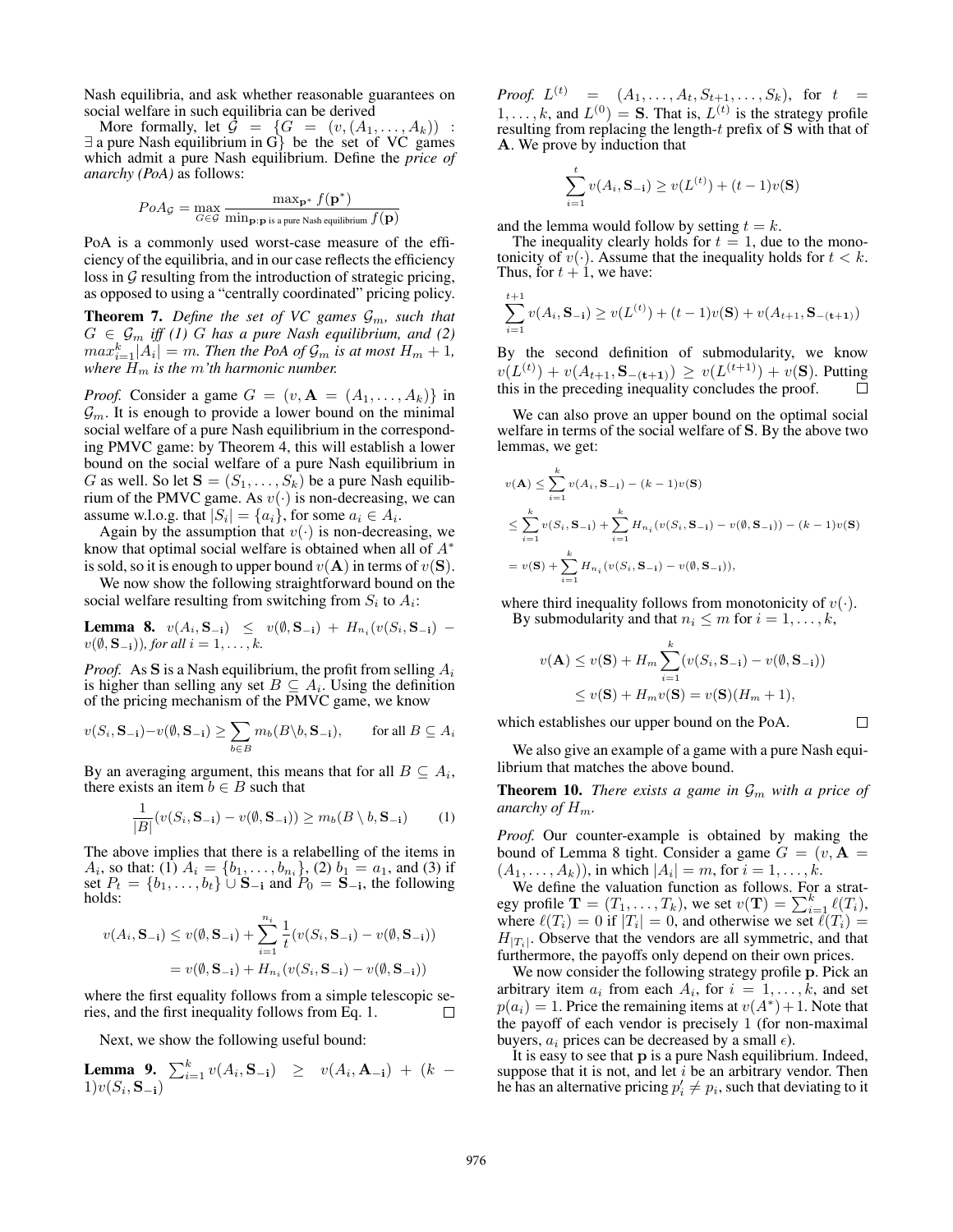would improve his payoff of 1. Suppose that the set of items being bought under a deviation to  $p'_i$  is  $B = X(v; p'_i, \mathbf{p}'_{-i}),$ such that  $\sum_{a \in B} p(a) > 1$ . Then there exists an item  $b \in B$ , such that  $p(b) > 1/|B|$ . But then by the definition of the valuation function we have:

$$
\ell(B) - p(B) = H_{|B|} - p(B \setminus b) - p(b) < H_{|B|-1} - p(B \setminus b)
$$

contradicting the assumption that the buyer buys the set B. П

Note that the above construction can be extended to show that the price of stability (PoS) is identical:

# **Corollary 11.** *The price of stability of*  $\mathcal{G}_m$  *is*  $\Omega(H_m)$ *.*

Sketch of Proof Use the construction in the proof for Proposition 10, but set  $\ell(T_i) = 1$  if  $|T_i| = 1$ , and  $\ell(T_i) =$  $H_{|T_i|} - \epsilon$ , if  $|T_i| > 1$ , for sufficiently small  $\epsilon$ . It is not hard to show that the aforementioned pure Nash equilibrium is the *only* Nash equilibrium. A similar bound follows.  $\Box$ 

## Special Case: Product Categories

A particular VC game of interest is one in which we have classes of items that are roughly equivalent; as such the buyer is interested in at most one item from each class (e.g., TV sets of a certain size, with different manufacturers and sets of feature). Items in different classes however are "unrelated" so the buyer's valuation for any set of items is additive *across* these classes. This scenario reflects the case of shops selling very similar products, of which the buyer only needs one, and we seek to try to understand the model's pricing behavior.

Definition 12. *A Category-Divided Substitutable-Product Vendor Competition game (CDSP-VC) is a VC game with a buyer with a category-product-substitutable valuation:*

- A<sup>∗</sup> *is partitioned into* r *pairwise-disjoint sets,*  $T^{(1)}, \ldots, T^{(r)}$ . That is,  $T^{(i)} \cap T^{(j)} = \emptyset$  for  $i \neq j$ , and  $\bigcup_{i=1}^r T^{(i)} = A^*$ . We refer to each set  $T^{(j)}$  for  $j = 1, \ldots, r$ , as a category.
- For  $S \subseteq A^*$ ,  $v(S) = \sum_{i=1}^r v(S \cap T^{(i)})$ .
- For  $S \subseteq A^*$  and  $1 \leq i \leq r$ ,  $v(S \cap T^{(i)}) =$  $max_{a \in S \cap T^{(i)}} v(a)$ .

The additivity allows us to focus on the pricing dynamic within a specific category and easily generalize the results.

**Observation 13.** For a category  $T^{(j)}$ , regardless of the *other vendors' strategies, no vendor can profit by selling any* items other than his most valuable one in category  $T^{(j)}$ .

(Proof omitted due to space constraints.)

Observation 13 implies that within every category, each of the vendors is better off effectively trying to sell his highest valued item. In other words, we can assume w.l.o.g. that for every vendor i and category  $T^{(j)}$ , the vendor can pick an item  $a_i^{(j)} \in \arg\max_{a \in T^{(j)} \cap A_i} v(a)$  (if such item exists) and set  $p(b) = v(A^*) + 1$ , for all  $b \neq a_i^{(j)}$ , without incurring a loss as a result. Therefore, this reduces our game to  $r$  independent special cases of the VC game, in which each vendor owns a *single* item.

We turn to the result given by Babaioff et al. 2014 (Theorem 1 in the preliminaries). Their result implies the following characterization of the prices in a pure Nash equilibrium.

Corollary 14. *Every CDSP-VC game has a pure Nash equilibrium of the following form. For every category*  $T^{(j)}$ , *let*  $c_i^{(j)} = \arg \max_{a \in (T^{(j)} \cap A_i)} v(a)$ , and  $w = \arg \max_i c_i^{(j)}$ . Let  $b^{(j)} = \arg \max_{a \in (T^{(j)} \setminus A_w)} v(a)$  or  $b^{(j)} = 0$  if  $|T^{(j)}| =$ 1. Then  $p(c_w^{(j)}) = v(c_w^{(j)}) - b^{(j)}$ , and for every player  $i \neq w$ ,  $p(c_i^{(j)}) = 0$ *. For all other items*  $a \in T^{(j)}$ *,*  $p(a) = v(A^*) + 1$ *.* 

*Proof.* Once we know that each player sells only a single product, unsold products need to be priced high, and the rest of the result stems from Theorem 1, as the above difference constitutes the marginal contribution of item  $c^{(j)}$ .  $\Box$ 

## Conclusions and Future Work

The multi-item, multi-vendor problem is a practical instance of rival agents' problems, with their actions directly affecting actions to be taken by the others. This relationship among the agents is, in many cases, intractable to handle. However, in the simplified model, which is robust enough to incorporate realistic limitations, we were able to analyze the effects of each agent's moves.

We defined a discrete game that allowed us to consider a related game that was instrumental in analyzing our original game. The main property of the discrete game was to transform player strategies from pricing, to selecting what items to sell. To paraphrase Clausewitz's famous dictum, displaying (what to sell) became pricing by other means. Utilizing this discrete game, we were able to prove that a multi-item, multi-vendor game with submodular buyers valuations does not necessarily have a Nash equilibrium (unlike the "single item per vendor" model). Furthermore, even when equilibria exist, it may provide only a logarithmic price of anarchyBuilding on these results, we showed that in a particularcategory-substitute model, there will always be an efficient pure Nash equilibrium.

Many open problems remain, even before the "holy grail" of pricing multi-item multi-buyer scenarios. We believe that there is a need to establish the characteristics of valuation functions that guarantee the existence of Nash equilibria.

Adding more buyers changes the model significantly, as vendors do not simply construct some "buyer in expectation" and act according to it, but rather have a wider range of options to pursue (primarily bundling). Perhaps using a metric to define a set of similar, yet not identical, buyers, it might be possible to build on our results, and construct extensions to the current model incorporating multiple buyers.

Acknowledgements This research has been partly funded by Microsoft Research through its PhD Scholarship Programme, Israel Science Foundation grant #1227/12, and the Israel Ministry of Science and Technology — Knowledge Center in Machine Learning and Artificial Intelligence grant #3-9243. Oren and Boutilier acknowledge the support of NSERC.